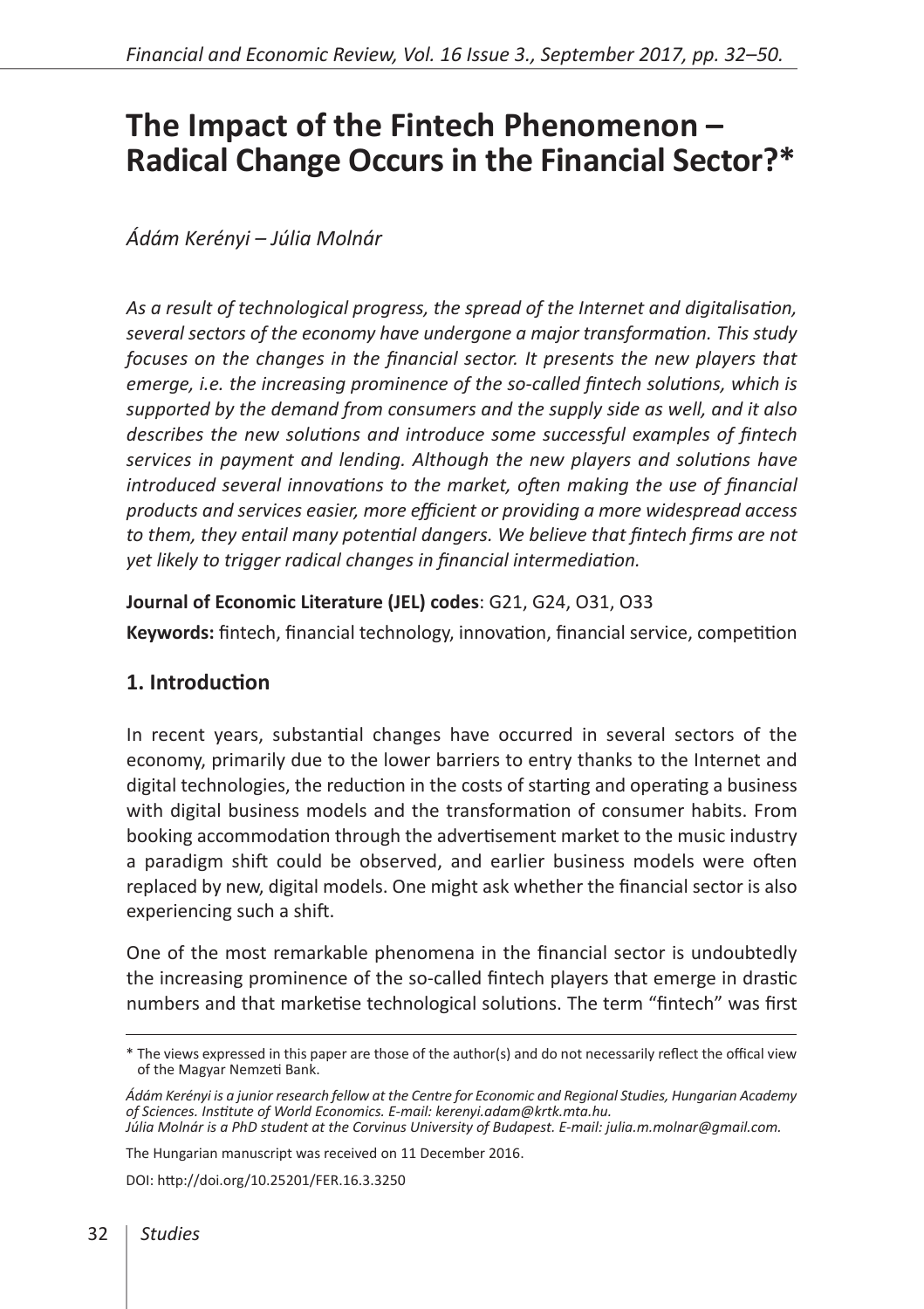used in the name of one of Citigroup's projects – a predecessor to today's Citigroup – attempted to improve its image by initiating a technological cooperation with players outside the industry. In 1993, company leaders said that "times have changed, cooperation is necessary for common industry standards".

In the more than 20 years since then, the number of the new fintech players has increased drastically. This is attributable to technological innovations, and on the other hand to the low interest rate environment following the 2008 financial crisis, the tightened banking regulation and the new services that appeared due to the dented confidence in the banking sector. Fintech solutions are a blend of financial products and services (finance) and technology, i.e. they include the various digital services that emerged on the financial market and the business models based on technological development. The increased focus on the fintech sector is a global phenomenon: the mass emergence of new, non-bank players and start-ups can be observed on both developed and developing markets. Services offering fintech solutions have appeared in several banking segments, and especially frequently in payment and lending.

The question inevitably arises as to what changes the new players bring to the market. As Jamie Dimon, the CEO of J.P. Morgan, one of the largest investment banks of the world, wrote in his annual letter to shareholders in 2015, *"Silicon Valley is coming. There are hundreds of startups with a lot of brains and money working on various alternatives to traditional banking"* (*Dimon 2015*). Others are more sceptical about the developments introduced by the new players. *"There has been little financial innovation since grain futures contracts were struck several thousand years ago in the Indus Valley. Most of what passes for innovation is just a new way of doing the very old thing of adding more debt and less down payment, reserve or equity to traditional borrowing or lending contracts,"* claims *Avinash Persaud* (*2015*), a professor at Gresham College and an expert at the Peterson Institute.

This study seeks to ascertain what innovations and fintech solutions resulted from the changes in the different areas of the financial sector and whether these innovations are merely supplementary players in the financial sector at their present state of development or whether they will fundamentally overhaul it. After reviewing the changes in the individual areas of the financial market in the recent period, we argue that although several new solutions and players have appeared, *technological progress does not automatically lead to a decline in banks' significance or loss of market share*. Even though banks keep their branches on the market for financial services, they increasingly adapt to the opportunities offered by digital technology: they strive to provide user experience services, boost their competitiveness and in parallel with that they spend huge amounts on IT developments to provide digital services and mobile banking to their clients and to satisfy other special needs.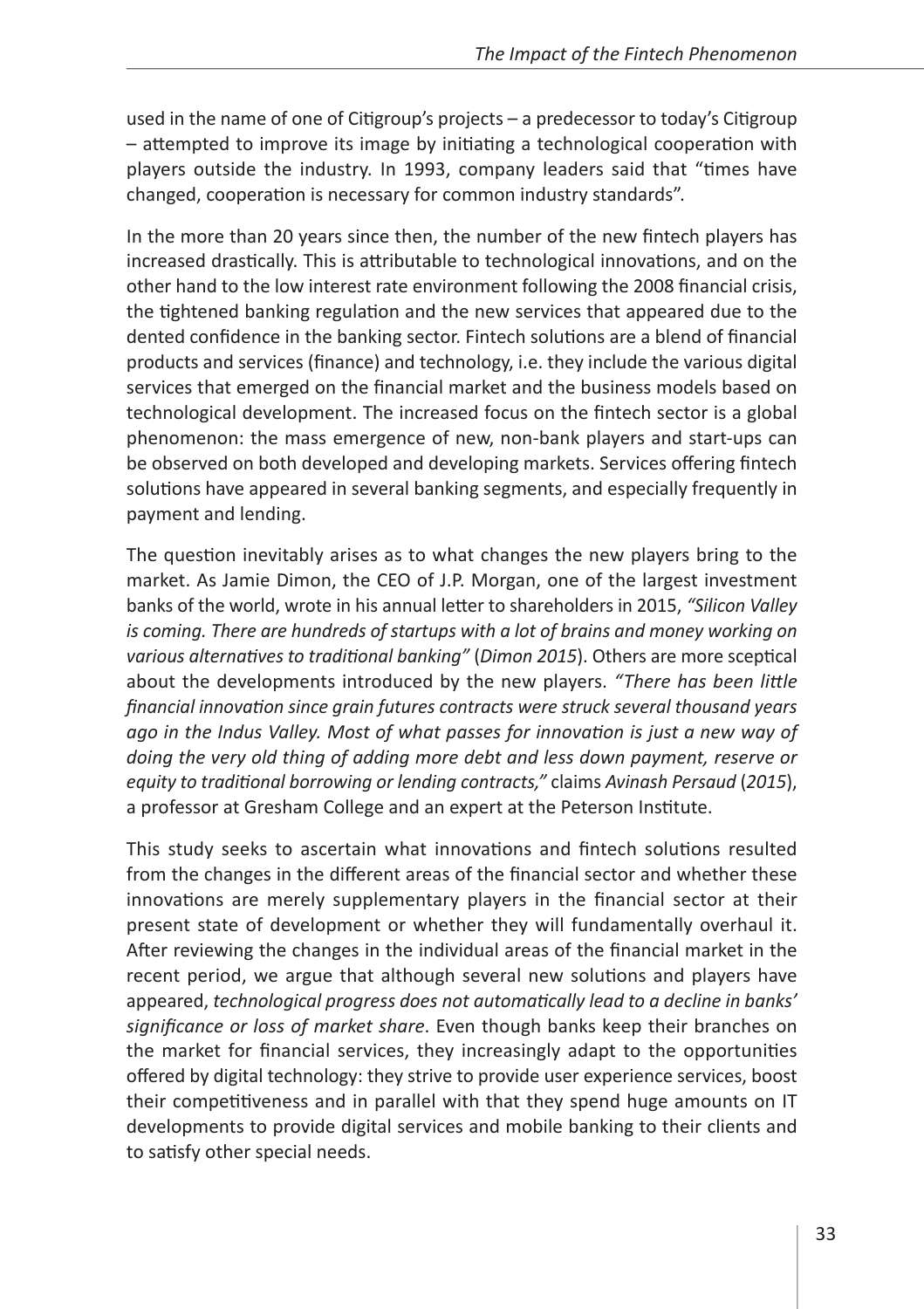# **2. The increasing prominence of the fintech sector**

Only the future will decide whether the spread of fintech aided by the waves of radical technological progress will be successful; however, we should also analyse the past data about this phenomenon. Perhaps one of the main indicators of the spread of the fintech sector<sup>1</sup> is the amount of investments in the segment, in which we can observe a radical jump: while in 2008 a total of USD 1.2 billion was invested in fintech innovations globally, by 2015 this had risen to 22.3 billion (*Table 1*). Another indicator is the number of players. It is difficult to estimate the number of non-bank fintech players, but according to the CrunchBase start-up database, more than 20,000 non-bank start-ups operate in the financial and payment sector globally (*Crunchbase 2016*).

| <b>Table 1</b><br>Venture capital invested in fintech companies in 2008-2015<br>(USD billion) |      |      |      |      |      |      |      |      |
|-----------------------------------------------------------------------------------------------|------|------|------|------|------|------|------|------|
|                                                                                               | 2008 | 2009 | 2010 | 2011 | 2012 | 2013 | 2014 | 2015 |
| Investment (USD billion)                                                                      | 1.2  | 1.7  | 1.8  | 2.5  | 3.2  | 4.6  | 12.7 | 22.3 |
| Source: Based on data from KPMG (2016).                                                       |      |      |      |      |      |      |      |      |

What caused the spread of fintech companies and solutions, and the substantial growth of the sector in the recent period? The emergence of new, non-bank players and ideas and the increasing interest of investors were influenced by several factors from both the demand and the supply side. Such factors include the changing consumer habits, revolutionary innovations, the continuous technological progress and the macroeconomic and regulatory environment. This list could be expanded; however, below we will briefly explain why we considered precisely these important.

# **2.1. Changing consumer habits**

With the development of information technology and the increasing penetration of the Internet and mobile phones, the consumer habits of the population and companies have been substantially transformed, not only in everyday life but also in how banking is conducted. Generations with a different socialisation have emerged as consumers of financial services. They are often referred to as the mobile-only or digitally literate generation or Generation Y. Today this age group is the largest consumer segment in the US economy. According to a survey, 88 per cent of

 $1$ The study does not cover the geographical distribution of fintechs. The analysis of the initiatives and practices of certain megapolises (New York, London, Tel Aviv) and city states (Singapore) in this field calls for a separate essay. Unfortunately, the presentation of the Hungarian fintech culture is also beyond the scope of this work, despite the fact that interesting developments could and can be observed in Hungary, too. For those interested in Hungarian fintechs, the articles by Ádám Turzó on the portfolio.hu specialised website, "HunFintech25" published by T-System Magyarország Zrt. in 2016 and the analyses by Corvinus Fintech Center may prove useful reading.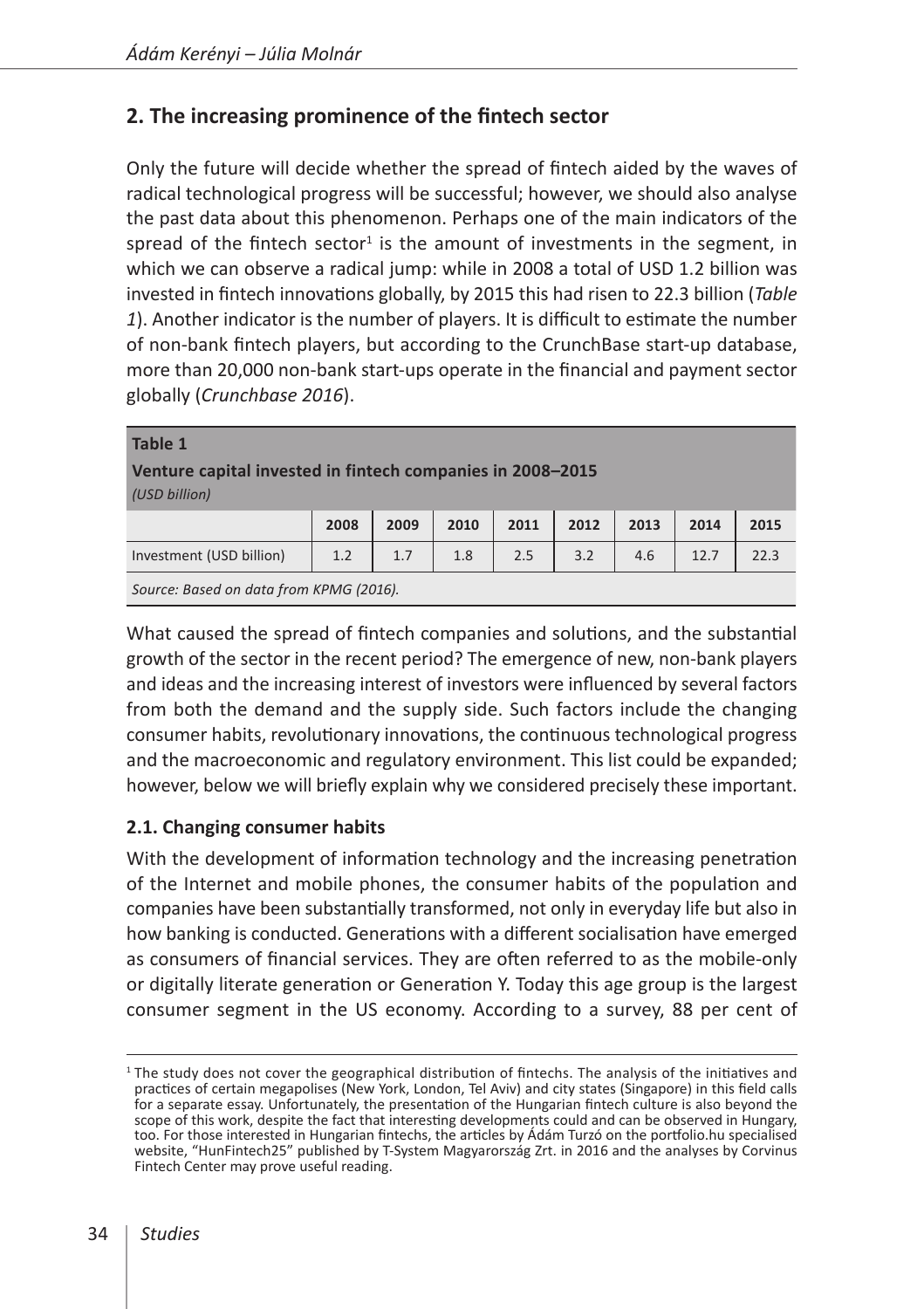Generation Y use the Internet for banking, and almost three-quarters of them (73 per cent) are more interested in the new financial services of technology companies than the financial services of their own banks (*Scratch 2014*).2

In parallel with this, confidence in financial institutions was seriously undermined all over the world in the wake of the 2008 financial crisis. Several studies have pointed out that in parallel with the loss of confidence in financial institutions on the part of European and American consumers, confidence in the financial services of technological institutions has increased substantially (*Crabtree 2013*; *Fujitsu 2016*). Discontent with traditional service providers bolsters the acceptance of fintech innovations. This attitude is especially strong among the young.

# **2.2. Technological progress**

Moore's law describes the increasing pace of technological progress with an exponential growth path. The dynamic nature of the changes is clearly shown by the development of computing capacities. If we compare the first mainframe computer<sup>3</sup> with a modern smartphone, as János Kornai did, we can see a huge difference. The "ancient" machine filled a whole room, while the smartphone fits in our pocket. The old computer had an exorbitant price tag, at USD 11 million at 2003 prices, while today's smartphones sell for around USD 400 at 2003 prices, i.e. at less than 0.004 per cent of the old price. Meanwhile performance has soared remarkably: processor speed has increased 73,000-fold, while memory capacity has grown 120,000-fold (*Kornai 2015*; *Kornai 2016*).

According to the managing director of the Monetary Authority of Singapore, "the smartphone is becoming our bank. People can consume financial services on the go" (*Menon 2016*). According to the data from the International Telecommunication Union, a specialised agency of the United Nations, over 7 billion mobile subscriptions and more than 3 billion private Internet users were recorded globally in 2015. In the ten years between 2005 and 2015, the number of mobile subscriptions per 100 people increased almost 3-fold, while the number of Internet users grew more than 2.5-fold (*ITU 2016*).

Banking on the mobile phone is much more widespread among the young, which may also be interesting from a demand perspective. Based on a survey conducted annually, more than two-thirds of 18–29-year-olds used their mobile phone for managing their finances in 2015, while this proportion was only 45 per cent in 2011. The relevant detailed data from the survey can be found in *Table 2*.

<sup>&</sup>lt;sup>2</sup> Another interesting result of the survey is that 71 per cent of the respondents would turn to their dentist, rather than their bank, for financial advice (*Scratch 2014*). <sup>3</sup> IBM 7094, used in 1967.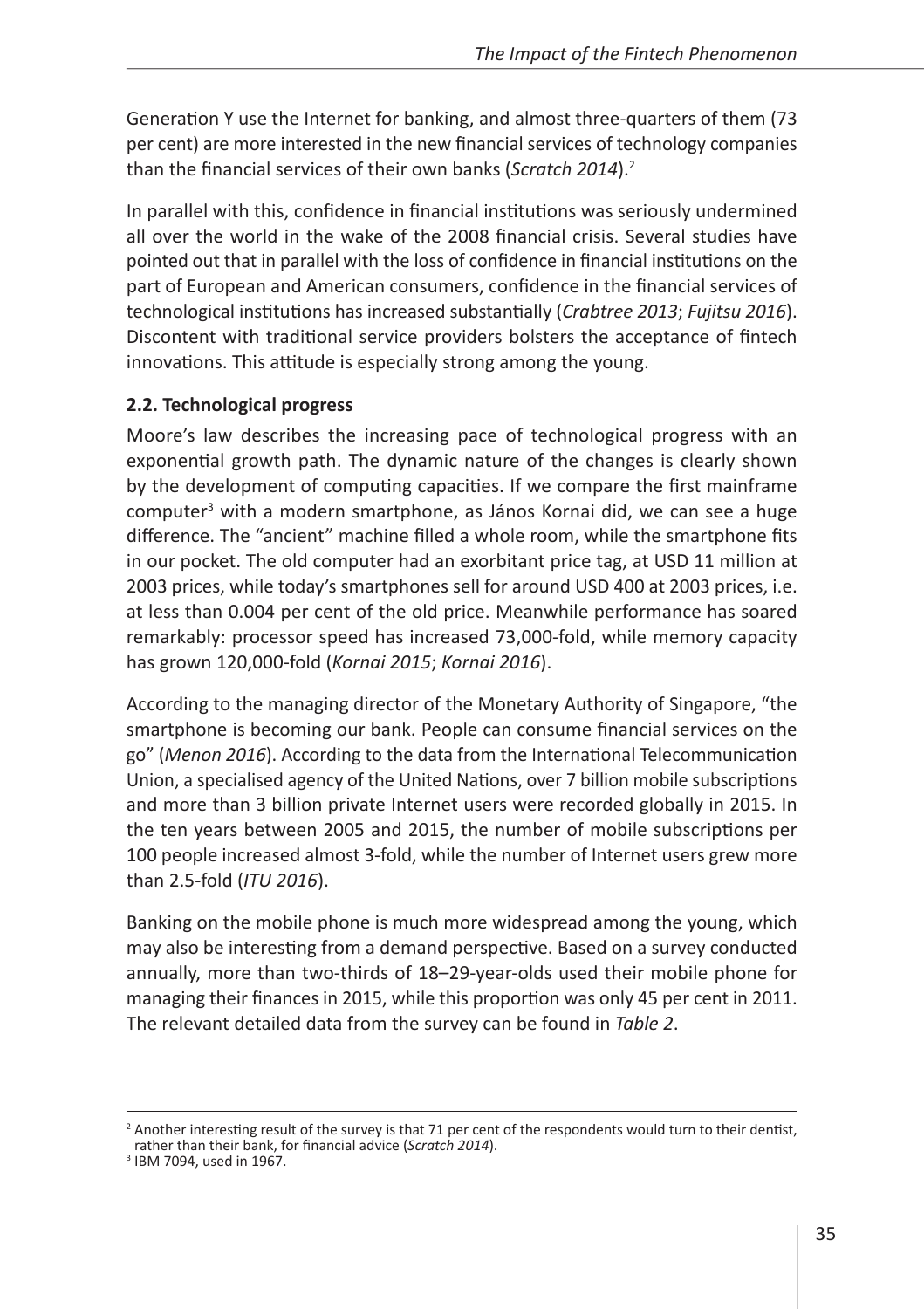| Table 2<br>Share of those using mobile banking and the number of respondents for the given<br>year within the indicated age group<br>$(% 2011 - 2015)$ |       |       |       |       |       |  |
|--------------------------------------------------------------------------------------------------------------------------------------------------------|-------|-------|-------|-------|-------|--|
| Age group                                                                                                                                              | 2011  | 2012  | 2013  | 2014  | 2015  |  |
| $18 - 29$                                                                                                                                              | 45    | 54    | 63    | 60    | 67    |  |
| $30 - 44$                                                                                                                                              | 29    | 37    | 43    | 54    | 58    |  |
| $45 - 59$                                                                                                                                              | 12    | 21    | 25    | 32    | 34    |  |
| $60+$                                                                                                                                                  | 5     | 10    | 9     | 13    | 18    |  |
| Total                                                                                                                                                  | 22    | 29    | 33    | 39    | 43    |  |
| Number of respondents                                                                                                                                  | 1,859 | 2,180 | 2,187 | 2,437 | 2,151 |  |
| Source: Fed (2016:8).                                                                                                                                  |       |       |       |       |       |  |

According to the *IMF* (*2016*), there are substantial differences between the countries that recently joined the European Union: in the Czech Republic, those aged over 15 used their mobile phone for paying bills 9 times in a year. This number was below 1 in Bulgaria, while the members of this age group in Hungary and Poland paid bills through their mobile devices 2 times on average, and those in Slovakia paid 3.5 times on average.

The spread of digital payments is promoted by the technological development of digital identification (biometric sensors). Perhaps we should briefly mention the technological progress in machine learning, artificial intelligence and big data, which all open up new horizons for the development of fintechs. Technological progress may not only be software-based, it is also determined by hardware and the devices. Due to its economies of scale and simplicity, cloud-based technology has accelerated the spread of new solutions.

# **2.3. Revolutionary innovation**

Revolutionary (radical) innovation differs from technological progress in that it is able to disrupt market conditions to the core and to an unprecedented extent. In the case of financial technology, something that is called distributed ledger technology (DLT) can lead to an explosion of fintechs. The distributed ledger technology enables real-time transactions and control without involving a central ledger or an authority. The distributed ledger technology is able to execute a large number of transactions rapidly, therefore it has become an obvious area of use for payment clearing and settlement. This technology has a vast potential, offering opportunities through the reduction of the transaction and operating costs of payments and especially cross-border money transfers. According to the estimate published by the European Parliament, it may potentially reduce aggregate transaction costs globally by as much as EUR 20 billion (*EP 2016*).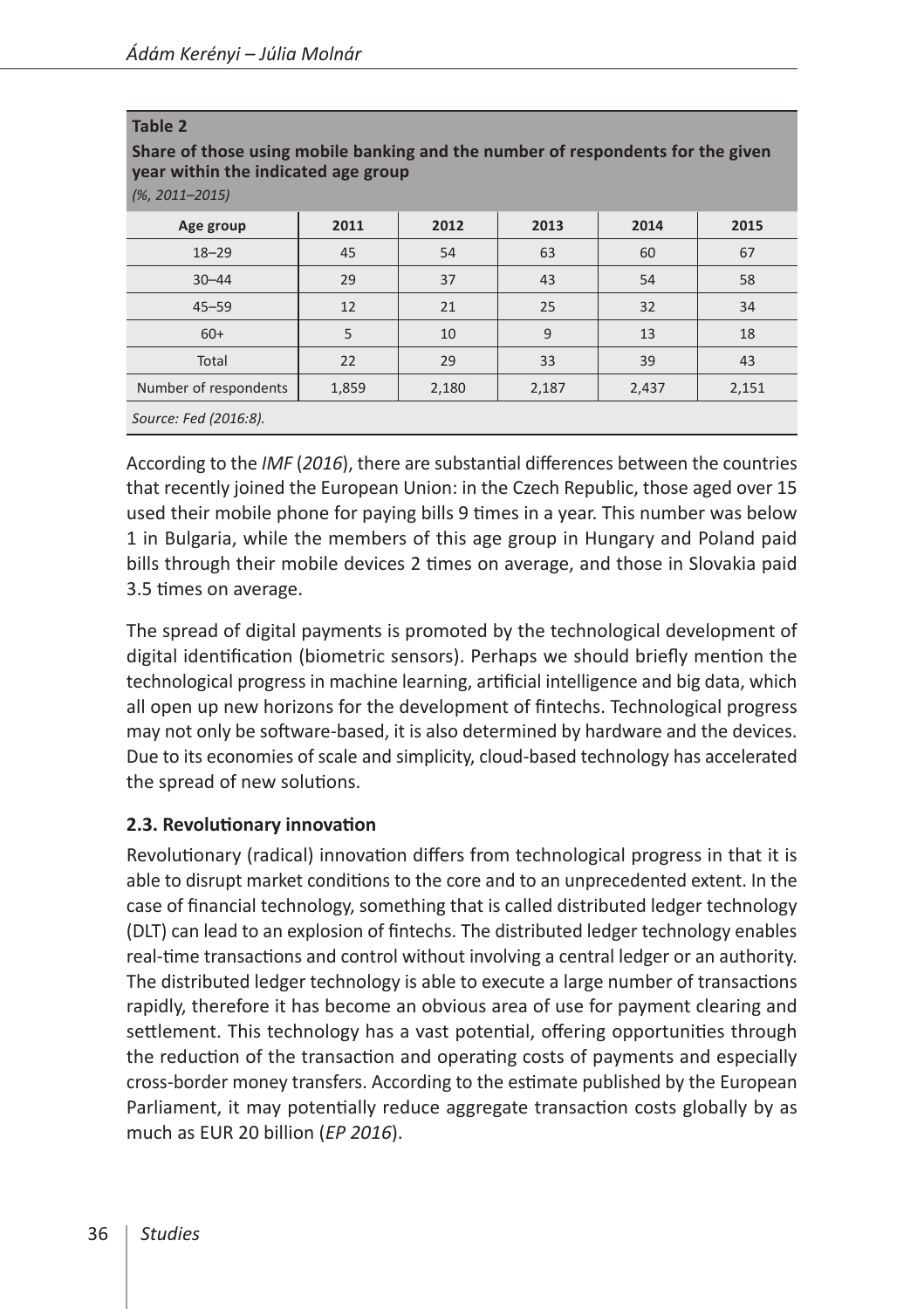The blockchain is a distributed, decentralised database, which may be conceived as a huge global spreadsheet that is shared on millions of computers at the same time. It is open-source, i.e. anyone can change the background codes, and anyone can see the exact processes that take place. This is completely interpersonal, and there is no need for intermediaries who would authorise and execute the transactions (*Tapscott* – *Tapscott 2016*). In essence, all users store and access the continuously growing database of transactions, while there is no need for a central unit or records. However, interbank transactions – whether concerning money, securities or syndicated loans – are typically executed by a third party, i.e. for example clearing houses, central authorities, transfer systems or depositories.

The blockchain technology was first used for recording transactions in the socalled bitcoin virtual currency.<sup>4</sup> Although the blockchain can be considered the main technological innovation of bitcoin, since it is intended for the verification of financial transactions in the network, it can be used for other purposes as well. This model represents a radical shift from the currently functioning technology, in which participants send the transaction data to clearing houses and companies that then compare them. These clearing centres have several disadvantages: first, they charge money for their work and second, they are slow compared to the distributed ledger technology. Furthermore, the new method is safer, as it is not enough to take action in the system at one special target for modifying the ledger, all ledgers have to be changed at the same time. This is because due to its decentralised nature, this accounting technology enables the creation of payment systems that are reliable from a systemic risk perspective and resilient to the potential problems and defaults in the network.

One analyst of the European Central Bank (*Löber 2016*) describes three possible scenarios: (1) clusters will form among the current players, (2) the structure stays the same; however, the place of some players will be uncertain or (3) the role of several intermediaries (e.g. clearing houses) becomes superfluous. The so-called "smart contracts" are also based on blockchain and they enter into force when the conditions of the contract are satisfied, for example a purchase transaction happens immediately if the buyer transfers the money to the seller.

# **2.4. Macroeconomic and regulatory environment**

In addition to keeping an eye on their inflation targets, central banks support the growth and employment of national economies and maintain financial stability. As a result of the international financial crisis, monetary policy has become increasingly active, as interest rates were cut and quantitative easing measures were introduced. It is worth briefly touching upon the extent of the changes in European regulations on lending. The question arises whether non-bank players will be more

<sup>4</sup> For more details on the role of virtual currencies in the circulation of money, see *Chapter 3.1*.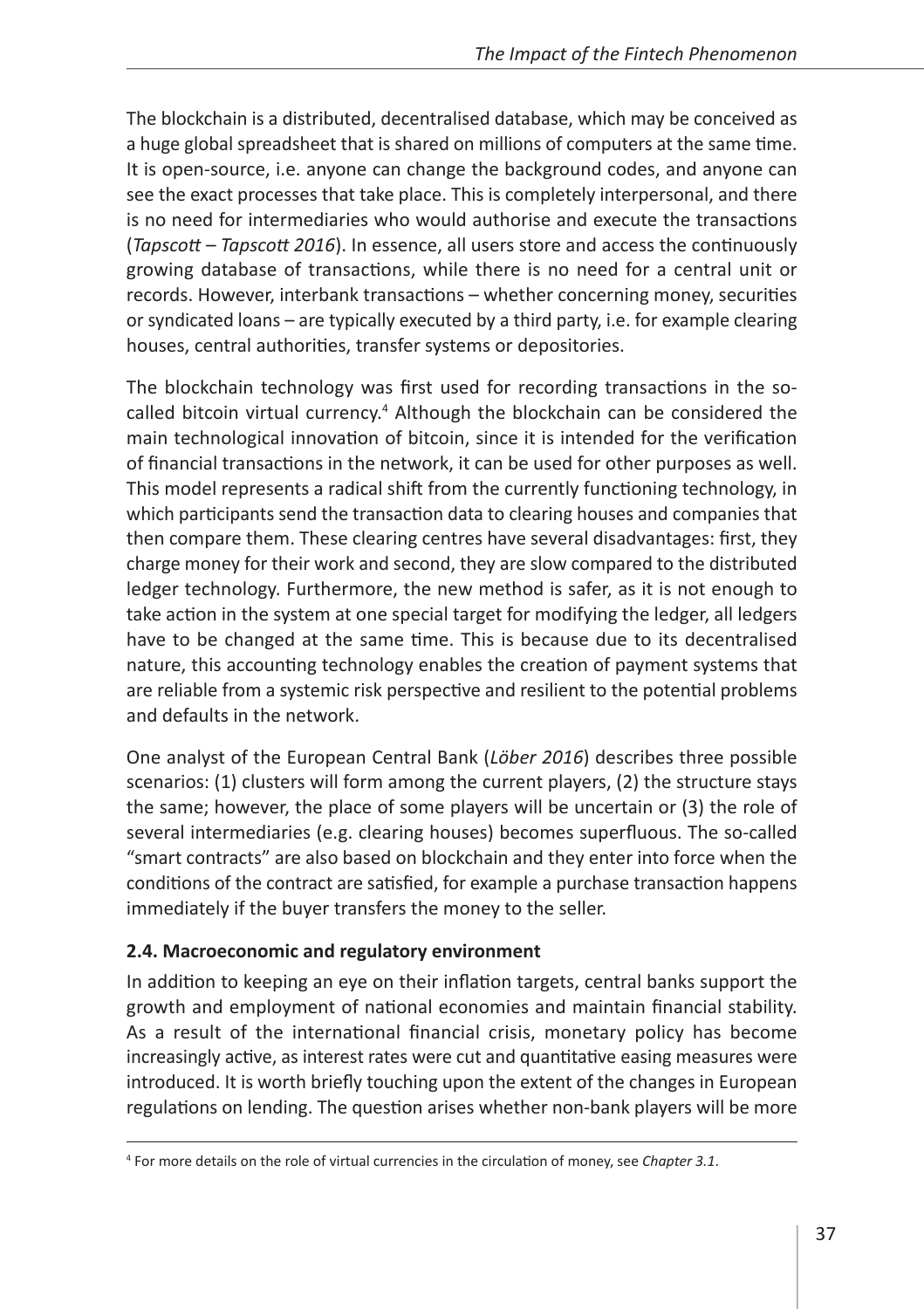reliable lenders than banks, merely due to the better application of the big data phenomenon. Do banks' special position (their regulated and supervised nature) provide protection against their challengers from outside the sector (i.e. does it actually inhibit entry to the market) or is it merely a disadvantage entailing costs?

Banks are asset-transforming institutions: they perform denomination, maturity, currency and interest rate transformation, all while being the debtors to all depositors and the lenders to all debtors. However, this "central counterparty" position entails fairly considerable risk costs and it is highly capital intensive. Banks need to comply with strict quantitative and qualitative liquidity and prudential (Basel III), consumer protection and solvency (Solvency II in the case of insurers) requirements. The aim of these rules is to protect the financial intermediary system from systemic meltdowns and to shield consumers from potential idiosyncratic defaults and consumer protection risks. Although the strict and risk-averse regulation has resulted in a more stable financial system, in several countries, especially in the European financial sector, it has become difficult to finance and support (often risky) innovations and initiatives (*Zilgalvis 2014*). This has contributed to the fact that the innovations influencing the sector increasingly come from market participants not subject to the regulation, i.e. from start-ups and large enterprises engaged in other industries. However, this does not only pose a challenge to banks but also to the people creating the rules, who need to keep up with new technologies and continuously expand the rules to cover the new players.

We also have to mention that these developments are typical not only in the banking sector but also in the insurance sector: some fintech solutions have appeared there that can be monitored and referred to as insurtech.

# **3. The radical nature of the innovations brought about by the fintech sector**

The emergence of digital solutions and fintech players had different effects on the financial intermediary sector. Most new players first appeared in the areas of less knowledge-intensive and standardised services with lower barriers to entry. Among these, the field of payment and lending deserves a special mention. In this area, non-bank players have appeared in large numbers in both developed and developing countries. In this chapter, we will present the changes in these two fields. Our analysis is not constrained to individual geographical locations, since that is a less and less fundamental factor owing to the digital nature of the services.

# **3.1. Fintechs in the payment sector**

The factors described in the previous chapter have contributed enormously to the emergence and spread of fintech companies in many fields of finance. This is especially true of the payment sector, where we have seen the emergence of several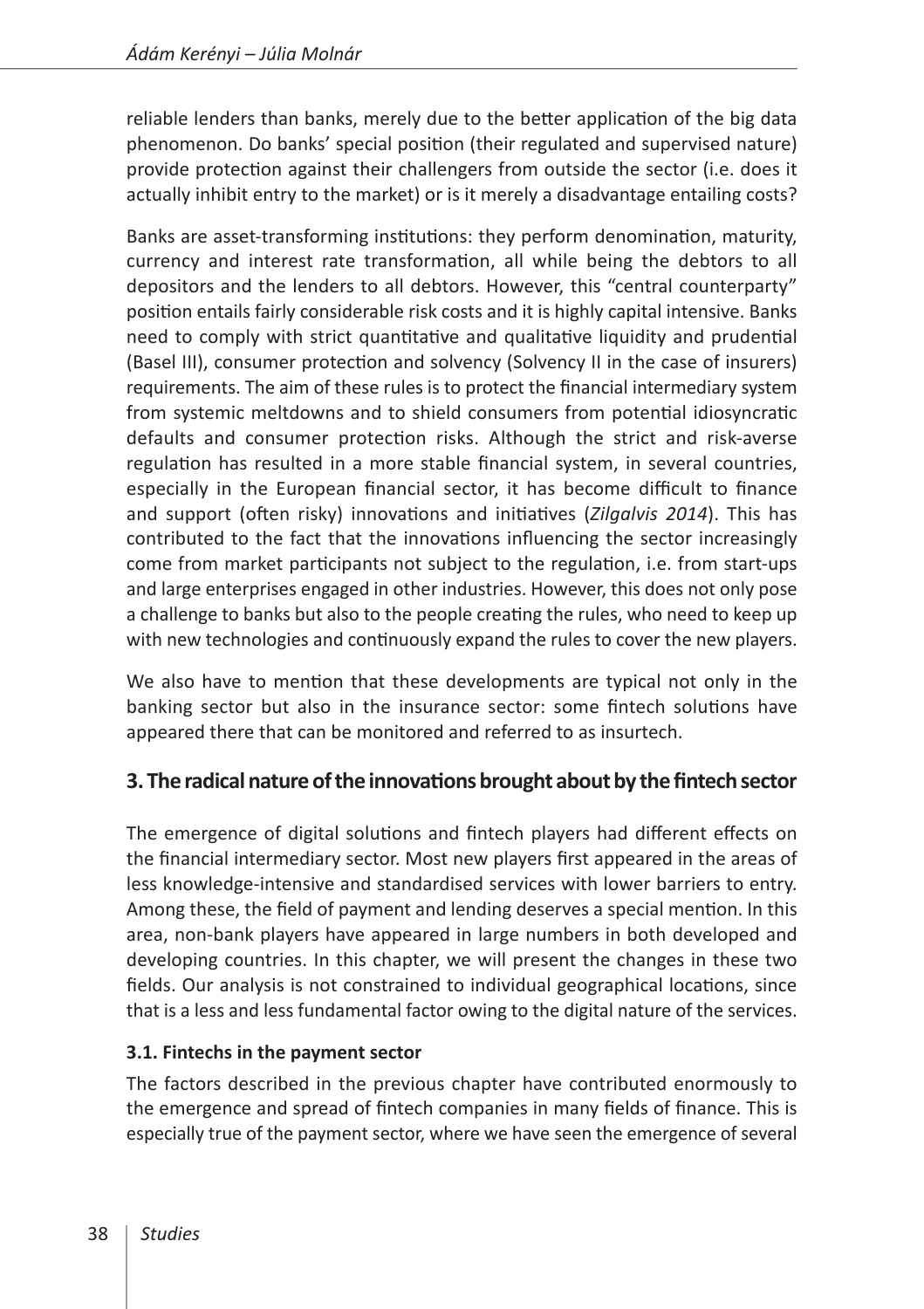new players and solutions with respect to the means of payment, retail payment solutions and payment systems in recent years.

The most prominent innovations in the field of the means of payment in recent years are the virtual currencies (e.g. the bitcoin virtual currency based on the blockchain technology presented in *Subchapter 2.3*), the common characteristic of which is that they handle payments without the intervention of any intermediaries. Opinions on the significance of virtual currencies have varied, both the market and regulation regard it as a double-edged sword. Yet one recent Bank of England study points out the positive impact of the digital means of payment. According to the analysis by the central bank, a virtual currency issued by the central bank<sup>5</sup> would not only have a beneficial effect on the country's GDP by reducing monetary transaction costs and the distorting impact of taxes, the currency could also serve as an important monetary policy instrument due to its countercyclical nature (*Barrdear – Kumhof 2016*). Nevertheless, we should not forget that the virtual currency outlined by the Bank of England and issued by the central bank is currently not available in practice. Until now, only private virtual currencies have come into circulation such as the above-mentioned bitcoin. Several regulatory bodies, including the Magyar Nemzeti Bank, have warned (*MNB 2015*) that bitcoin and the similar virtual instruments usable for payment entail many risks, since they do not have an official issuer and they are not subject to the supervision of the authorities or central bank of any country. Hence there are no appropriate responsibility, guarantee and liability rules, which would protect consumers' interests for example in the case of an abuse or account theft. "*We have to be aware of the fact that in the case of any dispute or the suspicion of abuse, consumers have nowhere to turn to have their complaints investigated or the potential damages determined. For example in the case of a bank card payment, the parties do not have to trust each other, only their own banks. If a problem arises, the two banks get in contact with each other through the card company, investigate the case, and pay damages to the client if the complaint is justified. With respect to bitcoin, central banks primarily have consumer protection tasks: they have to raise the attention of consumers to the area and extent of the risks that may affect bitcoin users*" (*Kajdi et al. 2017:6*).

Even if the virtual currency is not expected to be widespread, the underlying technology, i.e. the blockchain, has huge untapped potential for the payment system. Although the testing of the use of the blockchain in traditional payment fields is only in its early stages (*Buitenhek 2016*), today several fintech players offer services based on this technology, circumventing the intermediary system of banks. Among these, we should mention Ripple, which executes foreign transactions for

<sup>&</sup>lt;sup>5</sup> In the scenario outlined based on the article, the central bank issues virtual currency to the tune of 30 per cent of GDP, against government securities. The 30 per cent assumption equals the extent of the quantitative easing measures performed by central banks in the past year (*Barrdear – Kumhof 2016*).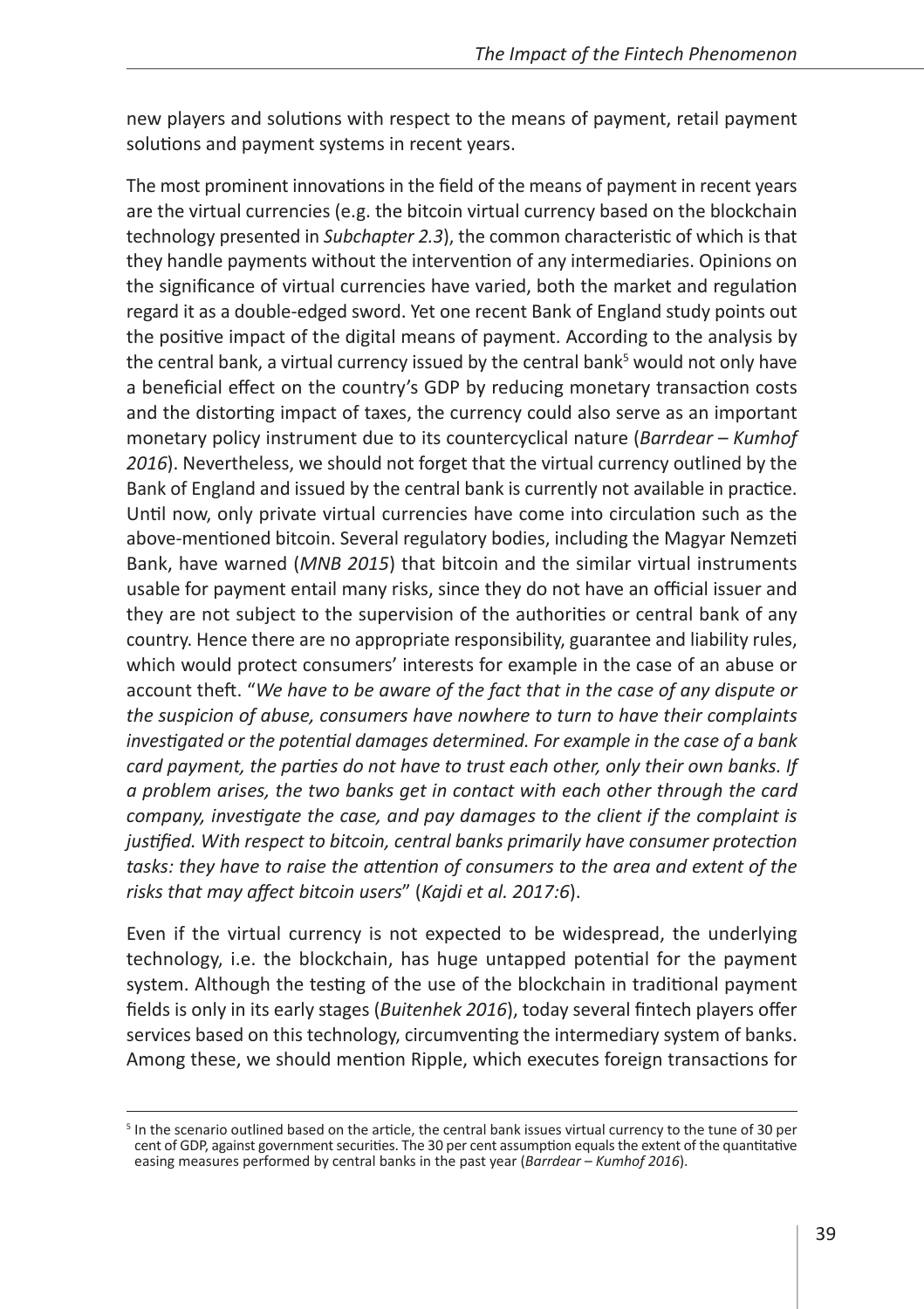companies and the custody operations of corporate clients through a blockchainbased clearing system instead of the SWIFT network used by banks.

The emergence of the technology and the new, non-bank players brought about substantial changes in the field of alternative retail payment solutions as well. The hotbed of alternative payment solutions is emerging markets. In these countries, the spread of mobile usage and the large number of those without access to financial services were great catalysts in the spread of the various mobilebased payments and online remittances. One of the most successful examples is the M-Pesa mobile payment system launched in Kenya in 2007 (see the Box). M-Pesa is used by 17.6 million people, almost 40 per cent of the population, and the service executed transactions to the tune of USD 31 billion in 2016, which approximately equals half of Kenya's GDP (*Safaricom 2016*)*.* In China, AliPay, the payment system of the Alibaba Holding, conducts 75 per cent of the total transaction volume of Chinese retail trade with 270 million active monthly users (*AGHL 2015*). The rapid technological adaptation of emerging markets provides a tremendous opportunity for fintech companies, since these countries transfer from using cash directly to mobile payment, leapfrogging payments by debit and credit cards. These solutions not only provide an opportunity to those forced out of the financial system for accessing basic financial services, but also mean a cheaper and swifter alternative alongside existing banking services. For example according to a World Bank estimate, the average cost of international payments executed by banks is 11.2 per cent of the amount sent, whereas online players offer this service to clients at an average cost of 5.57 per cent (*World Bank 2015*). Although alternative payment solutions produce several benefits to the population, this is, of course, not without risks. As the European Central Bank warned as early as in 2007, the greatest concern regarding players offering non-bank payment solutions is linked to information security and the protection of consumer data (*Weiner et al. 2007).* These cross-border payment innovations pose a challenge to authorities from a regulatory perspective as well, since it is not always obvious who is responsible for the prudential supervision of the fintechs providing non-bank payment solutions, and for enforcing clients' right to security and the obligations of the service provider (e.g. rules on indemnification and the provision of information to clients).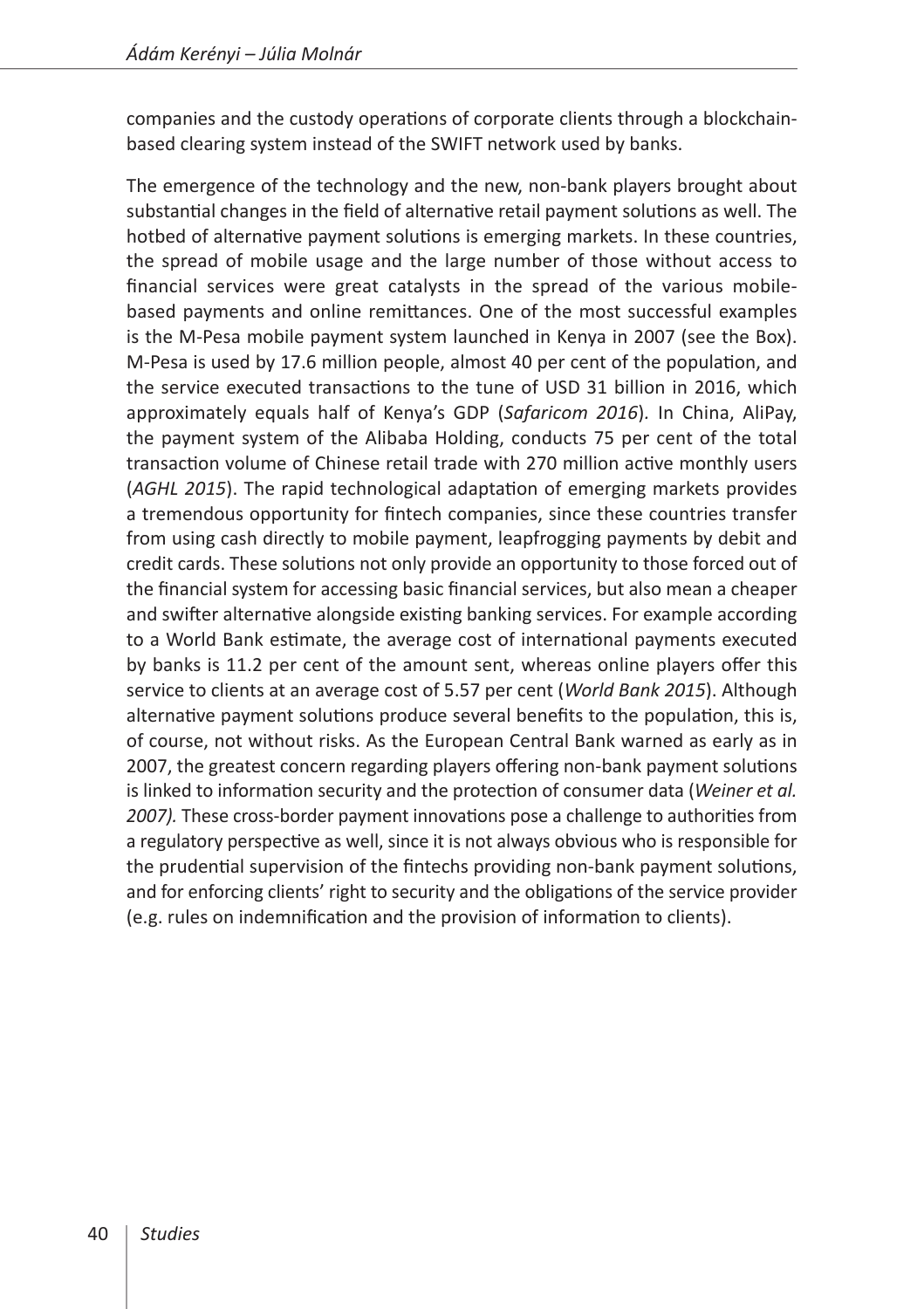#### **M-Pesa – A successful example in mobile payment**

The M-Pesa mobile payment system was launched by Safaricom, Kenya's largest telephone company, in 2007. The payment system was originally set up for the repayment of microloans, but later, due to the success of the system, it was transformed into a general mobile payment system: today it can be used for, inter alia, depositing and withdrawing cash, transferring money to private individuals and companies, and paying utility bills, taxi fares or tuition fees. No interest is paid for the accounts held by M-Pesa. One of the keys to the service's success is the simple, cheap and user-friendly registration and usage. The use of the mobile payment system is subject to having a SIM card, therefore there is no need for the rigorous client identification required by banking regulation.

The most frequent regulatory concern in connection with mobile payment systems is the lack of consumer and deposit protection. Many solutions have been devised to address this. For example in the M-Pesa system, the accounts are not managed by Safaricom but a trust operated by Vodafone. The trust is completely independent from Safaricom, which cannot make any claim for the client accounts if it goes bankrupt. The funds on the client accounts managed by the trust are deposited on bank accounts; therefore, the accounts enjoy the protection of deposit insurance. The interest earned on the bank accounts is transferred to a charity fund, which is used to support local education, healthcare and environmental protection initiatives.

Owing to its cheap and user-friendly operation, the M-Pesa mobile payment system spreads fast in the world. In March 2014, it was introduced in Romania as well; therefore, now it can be used in Europe, as well.

#### **3.2. Fintechs in lending**

The technological advancements presented in *Subchapter 2.2* played a central role in the development of credit institution models. The reduction of costs due to digital operation and the use of online marketing provide an opportunity to alternative credit institutions for acquiring a growing market share in the lending business. Since the 2008 financial crisis, banks have had to substantially increase their Tier 1 capital adequacy ratio on account of the tightened rules,<sup>6</sup> so that the market can avoid the systemic meltdowns like the previous one.<sup>7</sup> As a result of the tightened rules, credit supply constraints have emerged on several markets and sectors (*Mills–McCarthy 2014*, *Spinassou 2013*). Taking advantage of the credit crunch, the alternative credit providers entered the market for riskier loans, extending personal, small business and student loans to clients who did not obtain funds from banks. *Figure 1* shows the share of non-banks in one market segment of the United States between 2004 and 2014.

<sup>&</sup>lt;sup>6</sup> The Basel Committee issued the Basel III Accord in September 2010, which strengthened the system of banks' capital requirements with setting strict quantitative and qualitative requirements.

<sup>7</sup> According to European Central Bank data, European banks increased their Tier 1 capital adequacy ratios from 8.3 per cent to 14.6 per cent between 2008 and 2015 (*ECB 2016*).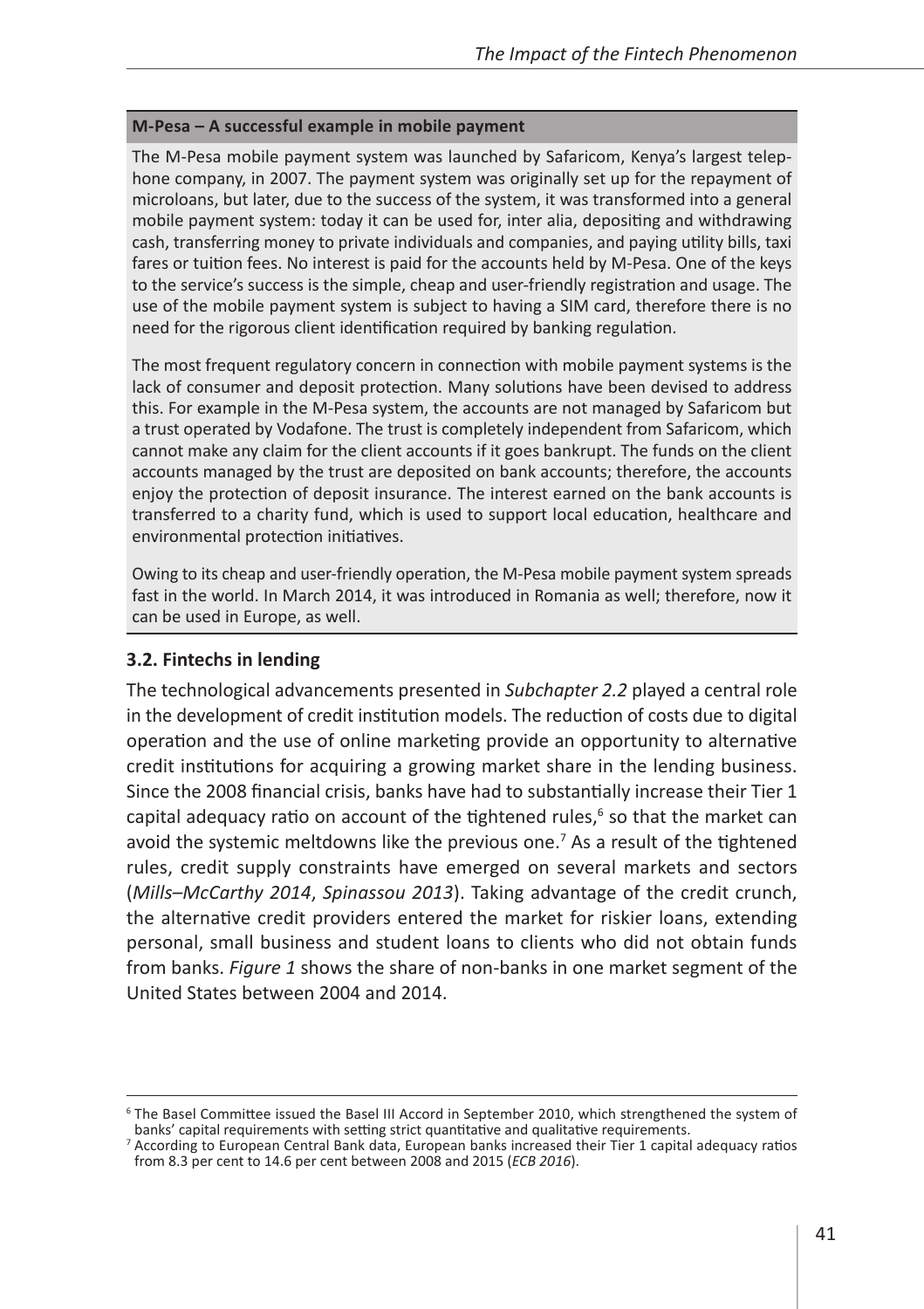

New entrants entered the competition with several new business models. Among these, online marketplace platform lending and crowdfunding have become the most widespread. Online marketplace lenders act as intermediaries between the party providing the loan and the one obtaining it. The segment has grown from peer-to-peer lending, where lenders provided an opportunity to private investors for extending funding to private borrowers and companies in exchange for a predetermined interest. With the development of the market and owing to the low interest rate environment, institutional investors also increasingly turned towards this market (*Kirby–Worner 2014*). With the appearance of institutional investors, the market has gradually lost its peer-to-peer character. Today most online marketplace lenders "slice up" the funding provided by investors, lending to borrowers with various risk ratings.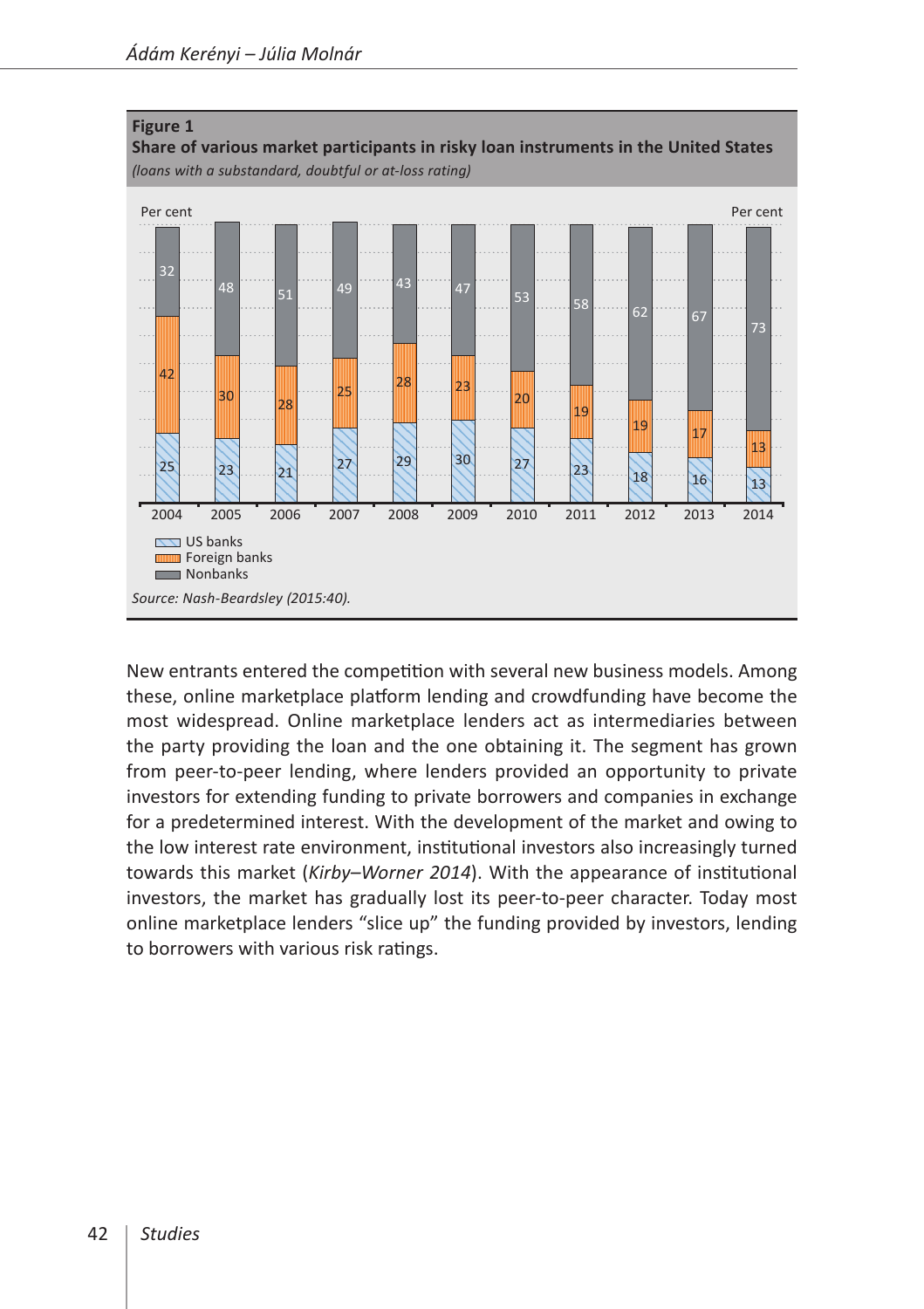#### **Lending Club, a marketplace lender**

Nowadays, the largest online marketplace lender is Lending Club operating in the United States, which has granted loans of over USD 22 billion since its launch in 2011. Online marketplace lenders operate using various business models, one of the most widespread of which is the note-based model employed by Lending Club, in which credit applicants can register their credit needs and personal information on the Lending Club website. After this, Lending Club assesses the credit applicant's creditworthiness and determines the applicant's risk rating using its own credit rating system. Credit applicants are classified to groups from A to G based on the expected repayment risk, and the interest rate imposed is determined based on this. Then investors can choose which loan they wish to invest in, based on the information provided by the clients, and the size and risk rating of the loans. The interest payable by the credit applicant cannot be influenced by the investors; however, they can decide what portion of the loan they wish to finance (the minimum amount to be invested is USD 25). If the full amount of the loan is collected, a designated bank grants the loan and sells an external note to Lending Club at the amount of the loan. Then Lending Club sells on this note to the investor. The obligor of the note is the borrower, i.e. Lending Club does not take responsibility for repaying the loan. In the case of a potential default, the risk is borne by the investor, although Lending Club helps in the collection.

Lending Club and other similar online marketplace lenders compete with traditional banks in costs. Thanks to full-scale operation and the regulatory arbitrage resulting from indirect lending, they can operate with operating costs 300–400 basis points lower than traditional banks. Nonetheless, Lending Club, which is one of the largest and longest-established players on the market, has been in the red since its launch in 2011, which justifiably calls into question the sustainability of the business model (*Lending Club 2016*).

Similar to online marketplace platform lending, the goal of crowdfunding is to help individual lenders and borrowers meet online; however, borrowers tend to be newly created companies, sole proprietors or community/individual projects. Potential supporters may browse among the projects and may fund the projects that appeal to them. Thanks to today's digital technology, countless users, initiators and potential donators can cheaply and easily join these sites (*Kuti – Madarász 2014*). The most widespread forms of crowdfunding include the donation- or gift-based model and the equity model (*Belleflame – Lambert 2013*). Crowdfunding largely depends on the network effect created by social media, where contributors increase the chances of raising the total amount of the funding by sharing the campaign among their friends.

One feature of this segment is that both online marketplace lenders and loan brokers engaged in crowdfunding lend only indirectly: they act as intermediaries between those providing the loan and those obtaining it, but assume no direct credit risk. In addition, due to the indirect lending model, players are exempt from the numerous regulatory requirements pertaining to banks. This regulatory arbitrage entails several risks, which calls into question the sustainable and safe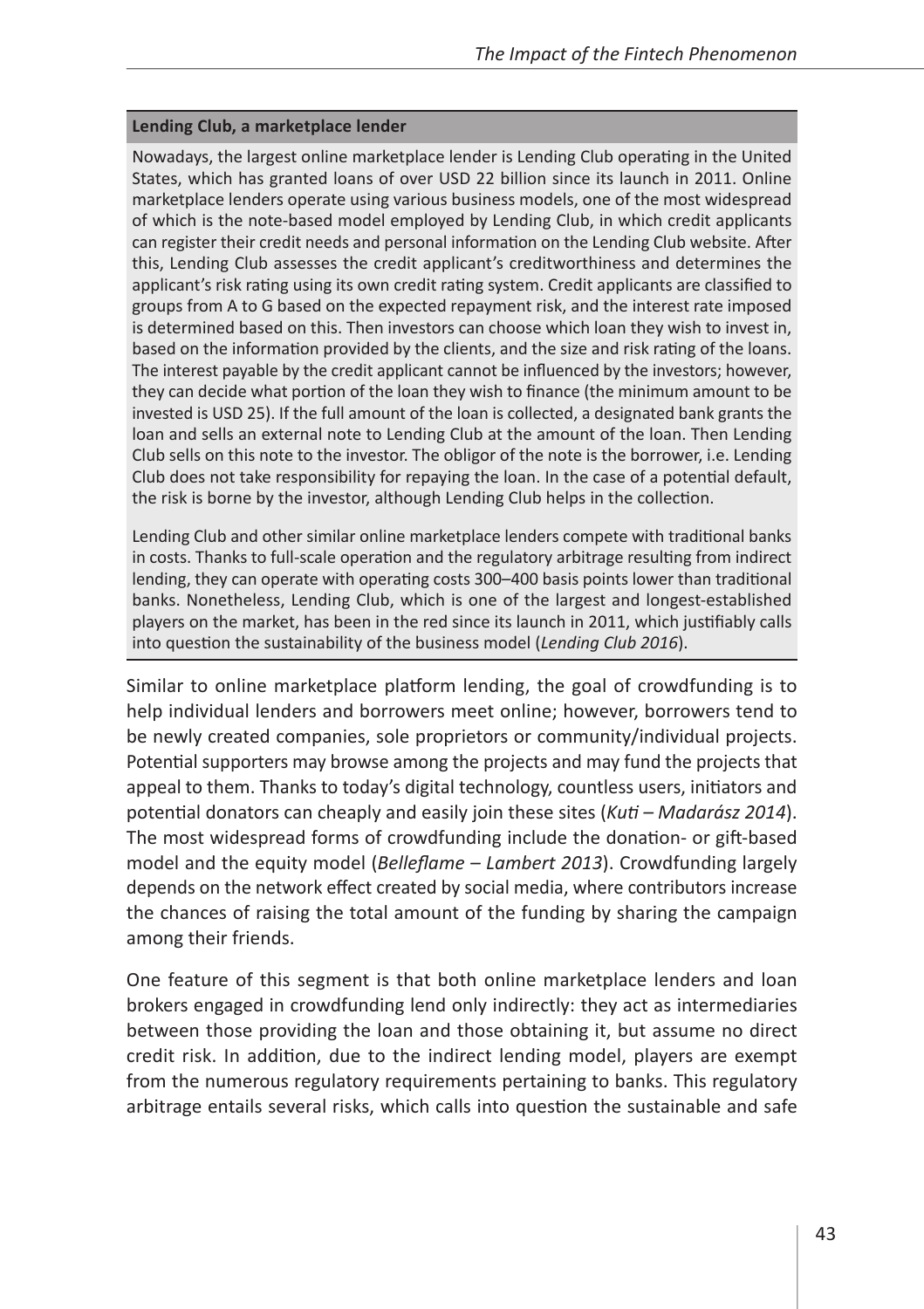functioning of the sector. Players grant loans under less regulated and controlled conditions, primarily to borrowers with a high risk rating.<sup>8</sup>

Although many people expect that traditional bank lending will lose ground on account of the spread of online lending solutions, we should not forget that the conflict between access to credit and the protection of borrowers cannot be resolved by the new players either. Even though the new players in lending represent an important source of finance in certain segments (for example in startup financing), bank lending is not expected to come to an end. This is because the increasing popularity of alternative credit providers is not a result of a new, sustainable lending model but a business cycle, which is mainly supported by low interest rates, the loss of confidence in banks and the regulatory arbitrage.

# **3.3. Technology companies as fintechs**

In the fintech sector, start-ups are not the only ones that have become more active. Several large, non-bank companies have recently started providing financial services. The most successful have been large technology companies. This is because they have several features that help them successfully overcome the barriers to entry to the banking market: they have an existing, large customer base, the appropriate IT infrastructure and a solid reputation. Technology companies principally offer payment services to their existing clients, but several of them take part in lending as well. The information pertaining to the companies that we considered relevant is summarised in *Table 3*.

<sup>&</sup>lt;sup>8</sup> The information provided by borrowers is often not verified by the players extending the loan. For example Prosper, one of the largest actors on the market, verified borrowers' employment status and sources of income in the case of merely 59 per cent of the loans provided between 2009 and 2015.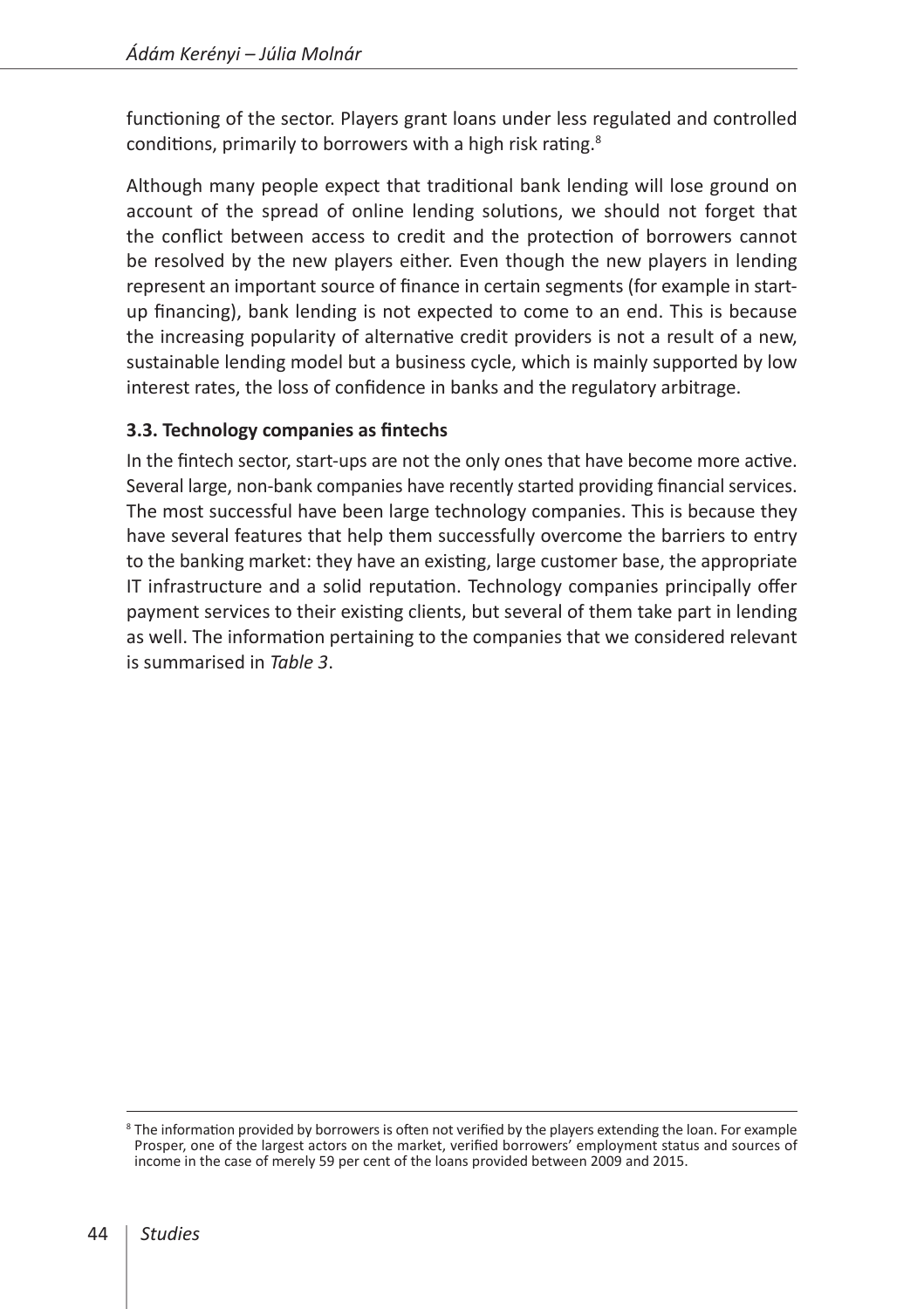| Table 3<br>Financial services provided by technology companies |                                                                                                                                                                                                                                                                             |             |  |  |  |  |
|----------------------------------------------------------------|-----------------------------------------------------------------------------------------------------------------------------------------------------------------------------------------------------------------------------------------------------------------------------|-------------|--|--|--|--|
| Company                                                        | <b>Financial product and service</b>                                                                                                                                                                                                                                        | Launch date |  |  |  |  |
| Google                                                         | Google Wallet – mobile wallet and mobile payment solution for storing and<br>using the virtual copy of users' existing bank cards, credit cards and loyalty<br>cards. The services currently have about 16 million users, and it is only<br>available in the United States. | 2011        |  |  |  |  |
|                                                                | <b>Google Checkout</b> – electronic wallet service that enables users to make<br>payments to several online merchants after the registration of card payment<br>information. The service has been unavailable since 2013.                                                   | 2006        |  |  |  |  |
|                                                                | <b>Android Pay</b> – mobile payment solution enabling tap & pay on mobile<br>phones with a compatible Android operating system.                                                                                                                                             | 2015        |  |  |  |  |
| Apple                                                          | Apple Pay – mobile wallet and mobile payment solution. It is currently<br>available in 12 countries, and it is estimated that transactions worth<br>USD 10.9 billion were conducted with this solution in 2015.                                                             | 2014        |  |  |  |  |
|                                                                | <b>Apple ID</b> – personal ID that, when linked to a bank card or other payment<br>account, users can use for real-time payment without a card for purchasing<br>content on the mobile phone.                                                                               | 2013        |  |  |  |  |
| Amazon                                                         | <b>Amazon Payment</b> – electronic money institution and electronic wallet<br>service that enables users to make payments to several online merchants<br>after opening an electronic money account and registering their card<br>payment information.                       | 2013        |  |  |  |  |
|                                                                | <b>Amazon Wallet</b> – mobile wallet and mobile payment solution for storing<br>and using the virtual copy of users' existing bank cards, credit cards, loyalty<br>cards and gift cards.                                                                                    | 2014        |  |  |  |  |
|                                                                | <b>Amazon Loans</b> – short-term current account loan service for retailers selling<br>on Amazon's platform.                                                                                                                                                                | 2012        |  |  |  |  |
|                                                                | Amazon Local Register - mobile POS terminal service that enables<br>merchants to accept cards over a smartphone or tablet.                                                                                                                                                  | 2014        |  |  |  |  |
| eBay                                                           | <b>Paydiant</b> – mobile wallet service that trading companies and other market<br>participants give their own brand name to.                                                                                                                                               | 2010        |  |  |  |  |
|                                                                | <b>Braintree</b> – payment and card acceptance service for merchants for online<br>and mobile payment.                                                                                                                                                                      | 2007        |  |  |  |  |
|                                                                | <b>PayPal</b> – electronic money institution that holds an account for its clients<br>that can be topped up with a bank card payment, bank transfer or collection<br>order from their retail or corporate bank account.                                                     | 1998        |  |  |  |  |
|                                                                | <b>PayPal Credit</b> – payment service through which merchants can provide<br>trade credit to their customers. Loans are provided by Comenity Capital<br>Bank.                                                                                                              | 2015        |  |  |  |  |
|                                                                | Venmo - mobile wallet service that enables users to initiate transfers to<br>each other on their mobile phones.                                                                                                                                                             | 2009        |  |  |  |  |
| <b>Facebook</b>                                                | Messenger Payments - peer-to-peer, real-time, direct transfer service for<br>the users of the chat service. It is currently only available in the United<br>States.                                                                                                         | 2015        |  |  |  |  |
|                                                                | <b>E-money licence</b> - Facebook has a licence to issue electronic money in<br>Ireland, however, it does not offer other services to its clients yet.                                                                                                                      | 2016        |  |  |  |  |
| Samsung                                                        | <b>Samsung Pay</b> – mobile payment solution enabling tap & pay on compatible<br>Samsung mobile phones.                                                                                                                                                                     | 2015        |  |  |  |  |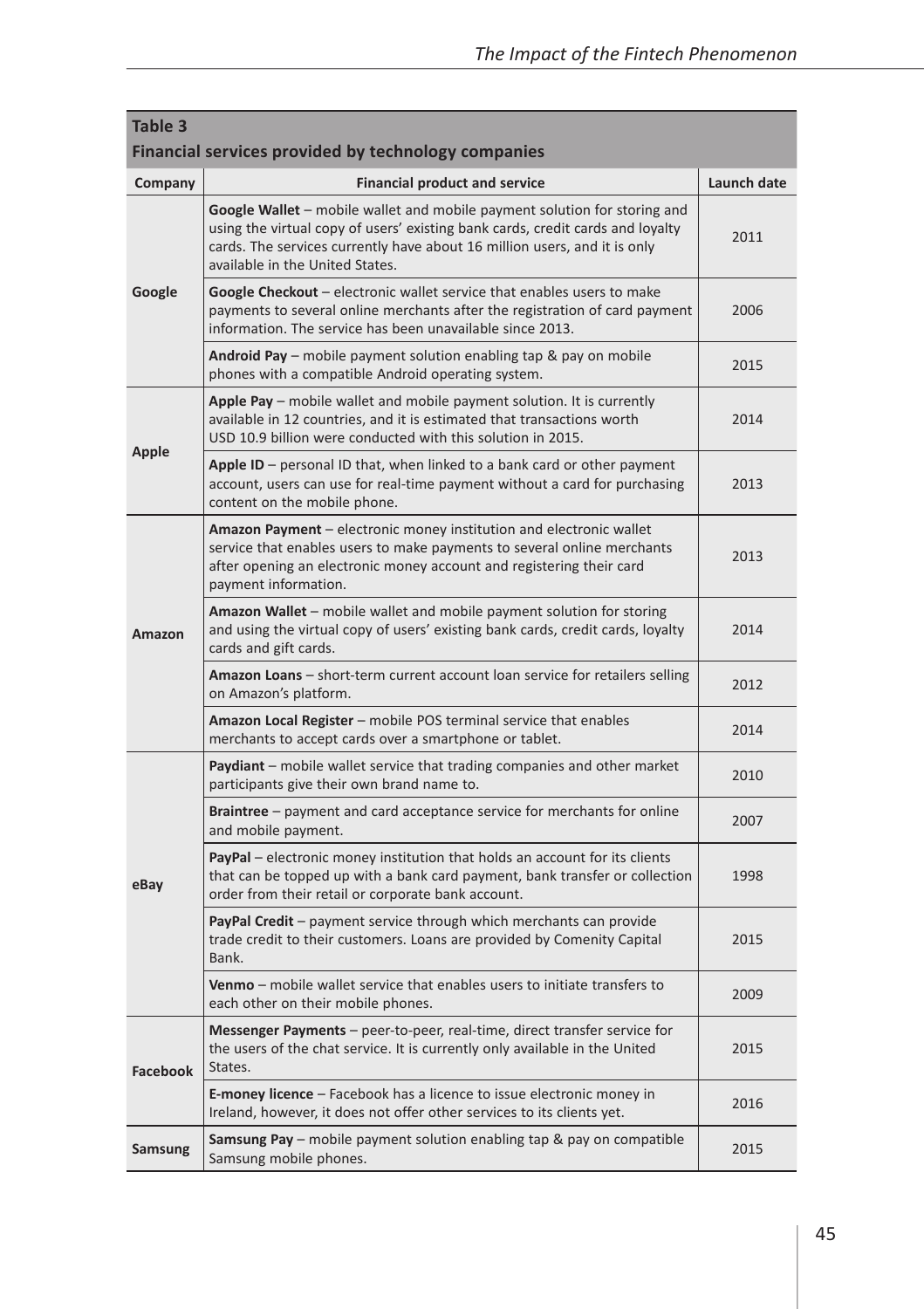The main points of Chapters 2 and 3 are summarised in *Table 4*. The changes in digital technology should be examined taking into account several aspects, for which a matrix-like approach could be the most suitable. The first three rows in the table show the fintech companies, their advantages and disadvantages compared to banks in the payment sector, lending and the technology sector. The other rows illustrate the presence or absence of changed consumer habits, technological progress and revolutionary innovations in the above-mentioned dimensions.

| Table 4<br>Summary of the advantages and disadvantages of fintech companies |                                                      |                                                                    |                                                                 |                                     |  |  |
|-----------------------------------------------------------------------------|------------------------------------------------------|--------------------------------------------------------------------|-----------------------------------------------------------------|-------------------------------------|--|--|
|                                                                             |                                                      | Fintechs in the<br>payment sector                                  | <b>Fintechs in</b><br>lending                                   | <b>Technology</b><br>giant fintechs |  |  |
| Fintech companies                                                           |                                                      | M-Pesa,<br>AliPay,<br>Apple Pay<br>Ripple                          | Lending Club,<br>Kickstarter.<br>SoFi                           | Google<br>Facebook<br>Samsung       |  |  |
| Advantages of fintechs compared to banks                                    |                                                      | managing bank<br>accounts as an<br>"infrastructure";<br>technology | lack of<br>regulation                                           | brand;<br>confidence;<br>capital    |  |  |
| Disadvantages of fintechs compared to banks                                 |                                                      |                                                                    | circumvention<br>of capital<br>requirements is<br>unsustainable | rules                               |  |  |
| Changing<br>consumer habits                                                 | Emergence of a new<br>generation                     |                                                                    | $\sqrt{ }$                                                      | $\sqrt{ }$                          |  |  |
|                                                                             | Undermined confidence in<br>banks                    | $\sqrt{ }$                                                         | $\sqrt{ }$                                                      | $\sqrt{ }$                          |  |  |
| Technological                                                               | Spread of mobile phones                              | $\sqrt{ }$                                                         | $\sqrt{ }$                                                      | $\sqrt{ }$                          |  |  |
| progress                                                                    | Cloud-based storage                                  | $\sqrt{ }$                                                         | $\sqrt{ }$                                                      | $\sqrt{ }$                          |  |  |
|                                                                             | Machine learning                                     | $\sqrt{ }$                                                         | $\sqrt{ }$                                                      | $\sqrt{ }$                          |  |  |
|                                                                             | Artificial intelligence                              |                                                                    | $\sqrt{ }$                                                      | $\sqrt{ }$                          |  |  |
|                                                                             | Big data                                             |                                                                    |                                                                 | $\sqrt{ }$                          |  |  |
| Revolutionary<br>innovation                                                 | Distributed ledger<br>technology (DLT)<br>Blockchain | $\sqrt{ }$                                                         | $\sqrt{ }$                                                      | $\sqrt{ }$                          |  |  |
| Macroeconomic                                                               | Monetary policy                                      |                                                                    | $\sqrt{ }$                                                      | $\sqrt{ }$                          |  |  |
| environment                                                                 | Regulatory arbitrage                                 | $\sqrt{ }$                                                         |                                                                 | $\sqrt{ }$                          |  |  |
|                                                                             | Prudential regulation                                | $\sqrt{ }$                                                         | $\sqrt{ }$                                                      | $\sqrt{ }$                          |  |  |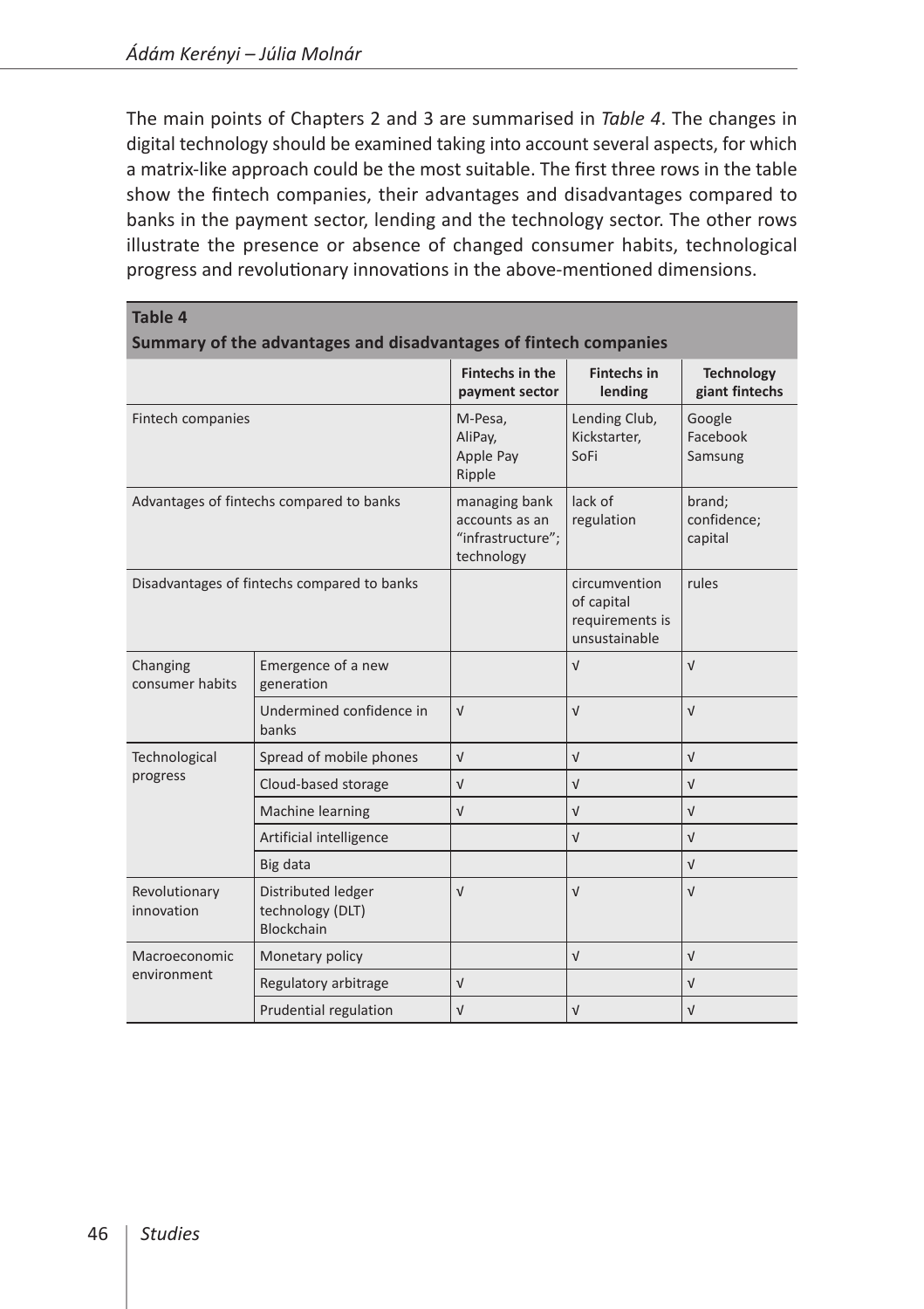# **4. Conclusion**

This study sought to establish the extent to which the traditional banking business models are influenced by technological progress and the spread of the Internet and digitalisation, and to what extent the increasing prominence of the fintech sector influences the individual areas of the banking sector.

We examined both the supply and the demand reasons and drivers. The combined effect of the changed consumer habits due to digital solutions, the new solutions that emerged on account of technological progress and the regulatory changes was that masses of new players appeared in the banking industry in recent years, offering some product or service to consumers that are normally provided by banks. The examination of the emergence of the new players and the changes on the financial market is important and timely from the perspective of both competition on the market and regulation.

This study analysed the changes in two areas, payment and lending. It presented the fintech solutions affecting and influencing these fields, the impact of the solutions on market developments as well as the main risks. The results of our research show that fintech solutions will influence the financial sector in various ways. In the area of payments, substantial changes have occurred as a result of technological advancement with respect to the means of payment, retail payments and payment systems, which primarily entailed a reduction in costs and the improvement of the quality of the service. In parallel with this, the new technologies (e.g. blockchain) paved the way for the emergence of several new payment services, circumventing the traditional intermediary system of banks. However, cross-border solutions not subject to banking regulation raise numerous prudential and information security issues, the examination of which is important and timely from a regulatory perspective.

Meanwhile in lending, online marketplace platform lending and crowdfunding have grown into new, popular sources of finance. These mainly indirect forms of financing have become widespread mainly in risky segments underserved by banks (such as small enterprise lending and student loans). Nevertheless, the study argues that the increasing popularity of alternative credit providers is not the result of a new, sustainable lending model but a business cycle, which is mainly supported by low interest rates, the loss of confidence in banks and the regulatory arbitrage.

The last part of the study briefly describes the financial services offered by large, non-bank companies. In parallel with the start-ups, several companies, mainly large technology enterprises, entered the market to provide financial services, utilising their relationship to clients and their existing technology infrastructure.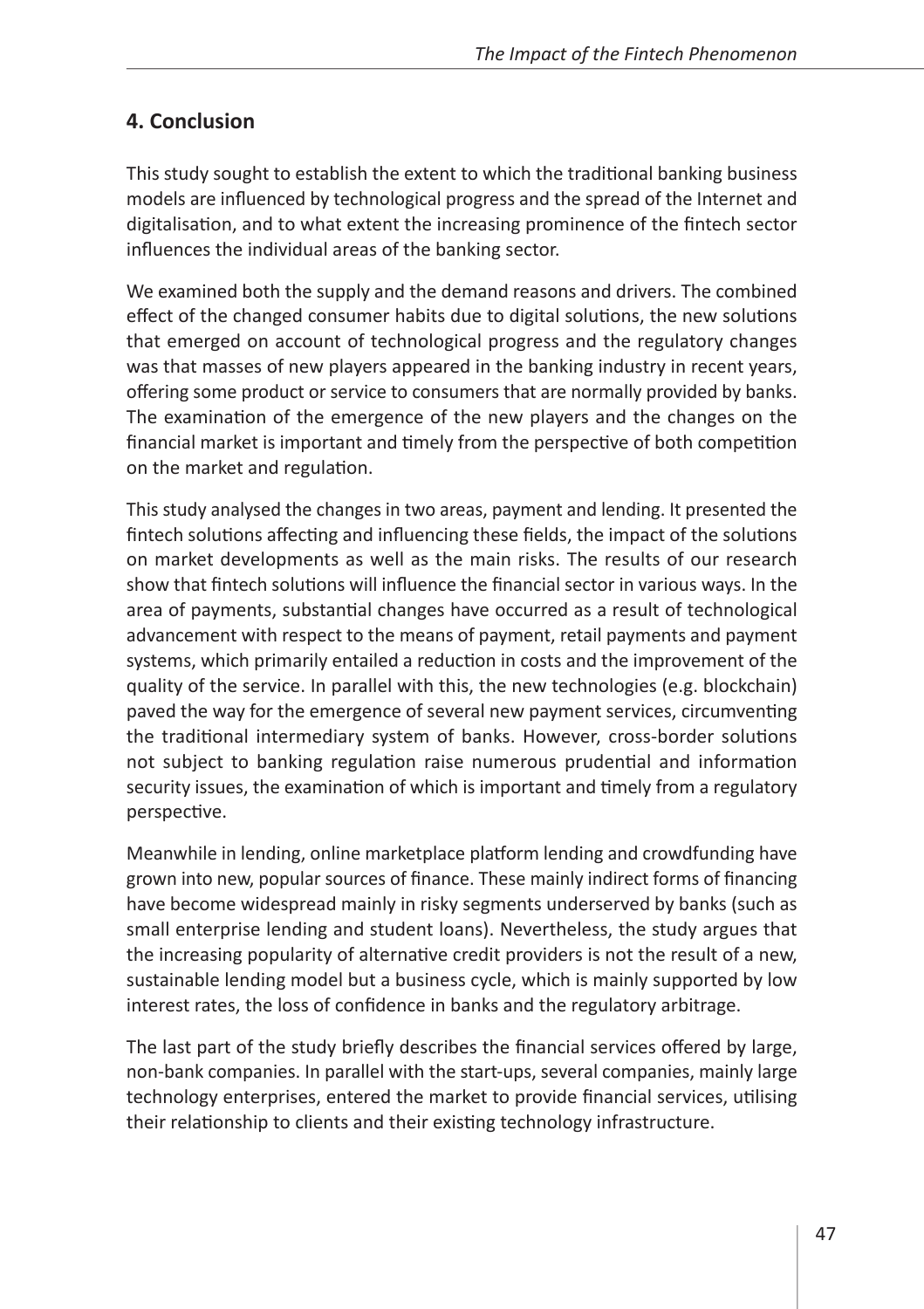The study sought to establish the extent of the impact of the increasing prominence of the fintech sector on the individual areas of the banking business. However, this question points to several areas that require further examination. We believe that among these, the examination of the regulation of non-bank players and the impact of fintech solutions on banking models and banks' innovation capacity are important avenues for further research.

### **References**

- AGHL (2015): Alibaba Group Holding Limited: *Annual Report.* New York: Group Holding Limited.
- Barrdear, J. Kumhof, M. (2016): *The macroeconomics of central bank issued digital currencies*. Bank of England Staff Working Paper No. 605. [https://doi.org/10.2139/](https://doi.org/10.2139/ssrn.2811208) [ssrn.2811208.](https://doi.org/10.2139/ssrn.2811208)
- Belleflame, P. Lambert, T. (2013): *Crowdfunding: Some Empirical Findings and Microeconomic Underpinnings*. Revue Bancaire et Financière 4: 288–296.
- Buitenhek, M. (2016): *Understanding and applying Blockchain technology in banking: Evolution or revolution?* Journal of Digital Banking 1(2): 111–119.
- Crabtree, S. (2013): *European Countries Lead World in Distrust of Banks.* <http://www.gallup.com/poll/162602/european-countries-lead-world-distrust-banks.aspx> Downloaded: 24 November 2016
- Crunchbase (2016): *Crunchbase Companies Statistics.* [https://www.crunchbase.com/app/](https://www.crunchbase.com/app/search/companies) [search/companies](https://www.crunchbase.com/app/search/companies). Downloaded: 23 November 2016

Dimon, J. (2015): *Letter to shareholders.* New York: Citigroup.

- ECB (2016): *Statistical Data Warehouse: Banking groups' solvency, liquidity and balance sheet structure indicators.* Frankfurt: European Central Bank.
- EP (2016): European Parliament: *Report on Virtual Currencies (2016/2007[INI]).* Strasbourg.

Federal Reserve Board (2016): *Consumers and Mobile Financial.* Fed.

- Fujitsu (2016): *The Fujitsu European Financial Service Survey 2016.* [http://www.](http://www.newpaceofchange.com/) [newpaceofchange.com/](http://www.newpaceofchange.com/). Downloaded: 25 September 2016
- IMF (2016): International Monetary Fund: *Financial Access Survey.* Washington.
- ITU (2016): *ICT Indicators database.* ITU, New York.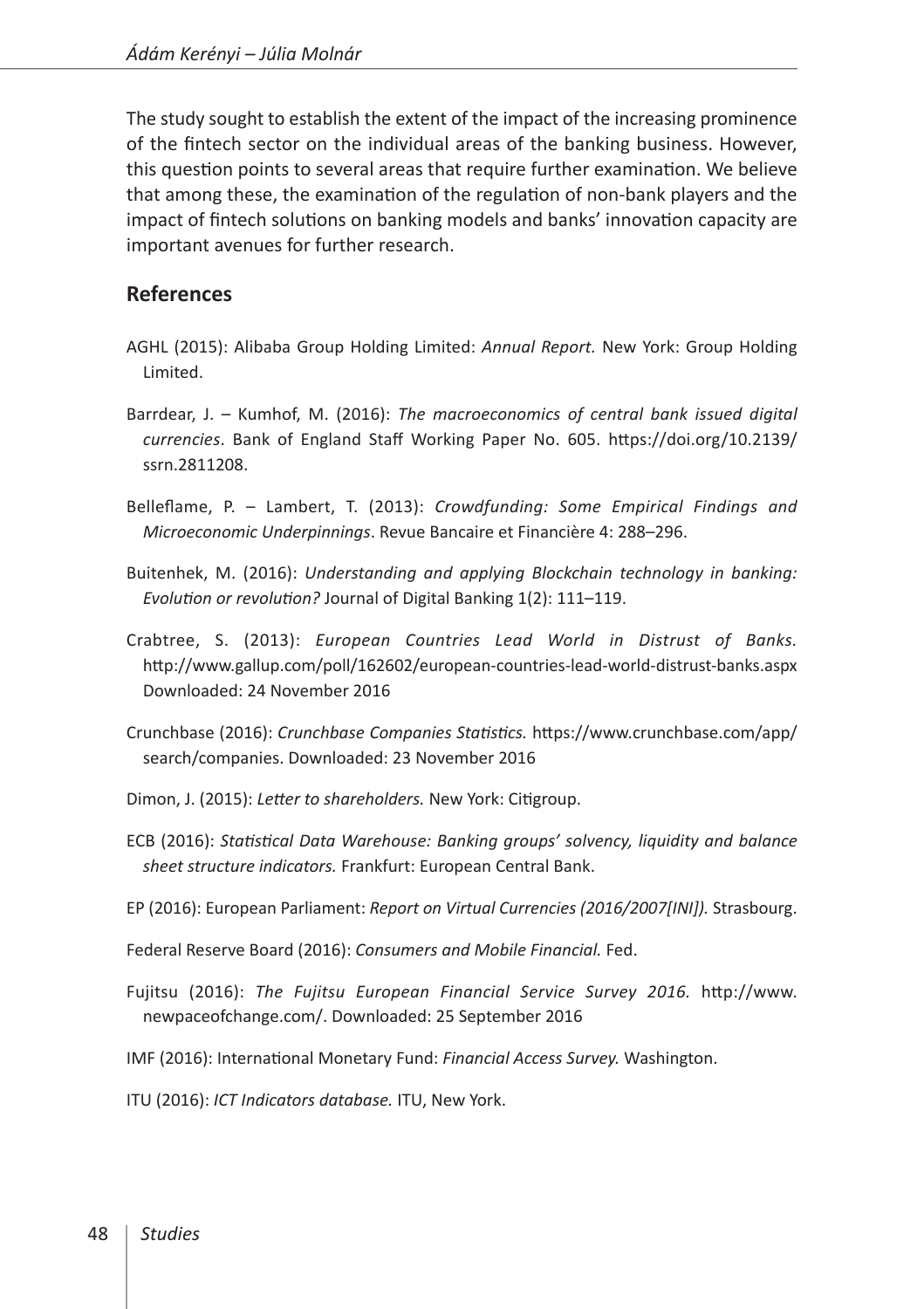- Kajdi, L. Kürtösi, A. Sisak, B. (2017): *Az új mindig jobb? A virtuális pénzek jelene és jövője (New is always better? – The present and future of virtual currencies).* [http://www.](http://www.mnb.hu/letoltes/kajdi-laszlo-kurtosi-attila-sisak-balazs-az-uj-mindig-jobbmnbhonlapra.pdf) [mnb.hu/letoltes/kajdi-laszlo-kurtosi-attila-sisak-balazs-az-uj-mindig-jobbmnbhonlapra.pdf.](http://www.mnb.hu/letoltes/kajdi-laszlo-kurtosi-attila-sisak-balazs-az-uj-mindig-jobbmnbhonlapra.pdf) Downloaded: 18 February 2017
- Kirby, E. Worner, S. (2014): *Crowd-funding: An infant industry growing fast*. Staff Working Paper of the IOSCO Research Department.
- Kornai, J. (2015): *Background material to the study "So what is Capital in the Twenty-First Century?".* [http://kornai-janos.hu/Kornai2015\\_background.pdf. Downloaded: 18 February](http://kornai-janos.hu/Kornai2015_background.pdf) [2017.](http://kornai-janos.hu/Kornai2015_background.pdf)
- Kornai, J. (2016): *So what is Capital in the Twenty-First Century? Some notes on Piketty's book.* Capitalism and Society, 11(1).
- KPMG (2016): *The Pulse of Fintech Q2 2016: Global Analysis of Fintech Venture Funding.*  London: KPMG International and CB Insights.
- Kuti, M. Madarász, G. (2014*): A közösségi finanszírozás (Crowdfunding)*. Pénzügyi Szemle, 3: 374–385.
- Lending Club (2016): *Lending Club.* [https://www.lendingclub.com/](www.lendingclub.com). Downloaded: 25 November 2016.
- Löber, K. M. (2016): *Distributed ledger and blockchain technology: implications for posttrade.* ECB, Frankfurt.
- MNB (2015): Magyar Nemzeti Bank: *Press release: Újabb kockázatok a fizetésre használható virtuális eszközök körében (New risks surrounding virtual payment instruments).* [http://](http://www.mnb.hu/felugyelet/felugyeleti-keretrendszer/felugyeleti-hirek/hirek-ujdonsagok/sajtokozlemeny-ujabb-kockazatok-a-fizetesre-hasznalhato-virtualis-eszkozok-koreben) [www.mnb.hu/felugyelet/felugyeleti-keretrendszer/felugyeleti-hirek/hirek-ujdonsagok/](http://www.mnb.hu/felugyelet/felugyeleti-keretrendszer/felugyeleti-hirek/hirek-ujdonsagok/sajtokozlemeny-ujabb-kockazatok-a-fizetesre-hasznalhato-virtualis-eszkozok-koreben) [sajtokozlemeny-ujabb-kockazatok-a-fizetesre-hasznalhato-virtualis-eszkozok-koreben.](http://www.mnb.hu/felugyelet/felugyeleti-keretrendszer/felugyeleti-hirek/hirek-ujdonsagok/sajtokozlemeny-ujabb-kockazatok-a-fizetesre-hasznalhato-virtualis-eszkozok-koreben) Downloaded: 21 November 2016.
- Menon, R. (2016) *Singapore's FinTech journey where we are, what is next.* Speech by Mr Ravi Menon, Managing Director of the Monetary Authority of Singapore, at the Singapore FinTech Festival – FinTech Conference, Singapore, 16 November 2016. [http://](http://www.bis.org/review/r161118a.htm) [www.bis.org/review/r161118a.htm](http://www.bis.org/review/r161118a.htm). Downloaded: 21 November 2016.
- Mills, K. G. McCarthy, B. (2014): *The State of Small Business Lending: Credit Access during the Recovery and How Technology May Change the Game.* Harvard Business School, Working Paper 15-004.<https://doi.org/10.2139/ssrn.2470523>.
- Nash, R. M. Beardsley, E. (2015): *The Future of Finance: The Rise of the New Shadow Bank*. Goldman Sachs Equity Research.